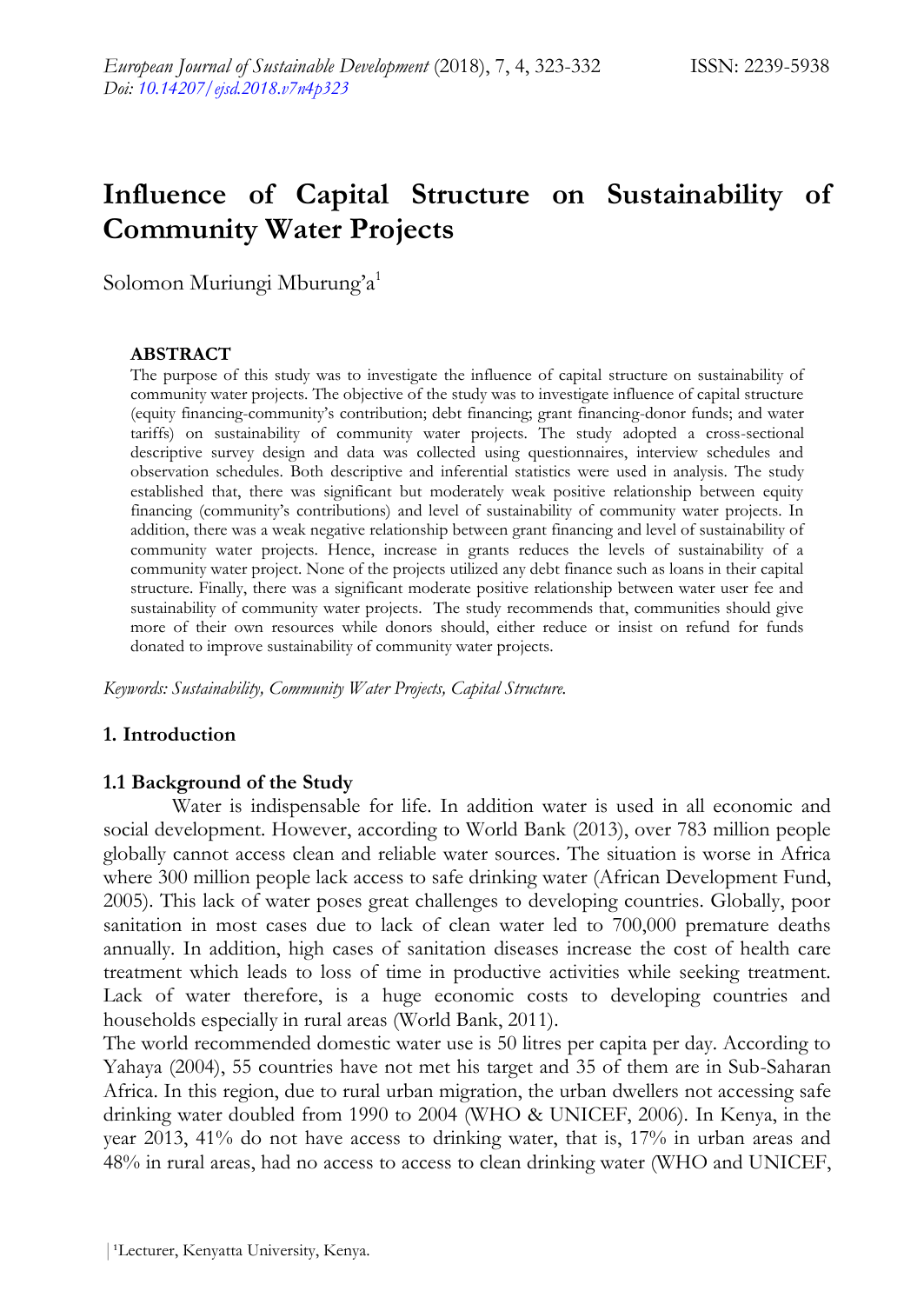# 2013).

Global efforts are being put to meet the set new global Sustainable Development Goal (SDG) number six to ensure availability and sustainable management of water and sanitation for all by the year 2030. Under goal 6.1, the target is to achieve universal and equitable access to safe and affordable drinking water for all. To this end, many national governments and non-governmental organizations have allocated substantial resources in initiating water projects especially in rural areas which are managed by communities.

These efforts will not bear fruits in future if sustainability of the existing water projects is not considered. Kimberly (1998) defined sustainability as the process of ensuring a project systems and interventions continue to operate and function well and be able to generate benefits over time as designed. Sustainability, therefore, is the ability of a water project to operate and maintain initial project service standards over time. According to Sutton (2004) there are huge number of non-functioning water systems and systems functioning below expectations. In a survey of 11 countries in Africa, between 35-80 percent of the water systems are functioning in rural areas. A study on borehole sustainability in South African found out that, 70 percent were not functioning. In Tanzania, a Sub Saharan Country, the functioning water supply systems that were initiated 25 years or older were only 10 percent (Haysom, 2006).

Kenya is one of the top ten of countries where large population cannot access drinking water. Access to water in Kenya stood at 51 percent nationally (UNICEF & WHO, 2012). Large investments both by foreign donors and national government were made to supply water to Kenyan rural people. Studies have shown majority of the new water supplies projects stop functioning few years after construction (Ministry of Water and Irrigation, 2007; and Rural Water Supply Networks, 2007).

Studies on sustainability of rural water projects in different countries in Africa by Adida (2012) in Western Kenya, Harvey and Reed (2007), Beyene (2012) in Ethiopia, Abrams (1998), Mukherjee and Van Wijk (2002), Musonda (2004) in Zambia, and Shaw (2012) in Zambia, concluded that, non supporting water policy context; financial and economic issues; non-flexible institutional arrangements; lack of spare parts supply; community and social aspects; ; poor maintenance of projects; poor technology and the natural environmental issues, and lack of proper monitoring affect sustainability of water projects negatively. None of these studies focused on capital structure as influencing sustainability of water projects. Therefore, this study investigated influence of capital structure on sustainability of community water supply in Kieni Constituency, Nyeri County, in Kenya.

### **1.2 Objective of the Study**

The study aimed at achieving the following objectives, to:-

(i) Establish the extent to which equity financing influences sustainability of community water projects in Kieni Constituency.

(ii) Assess the extent to which grant financing influence sustainability of community water projects in Kieni Constituency.

(iii) To examine the extent to which debt financing influences sustainability of community water projects in Kieni Constituency.

(iv) Establish the influence of the water user fees on sustainability of community water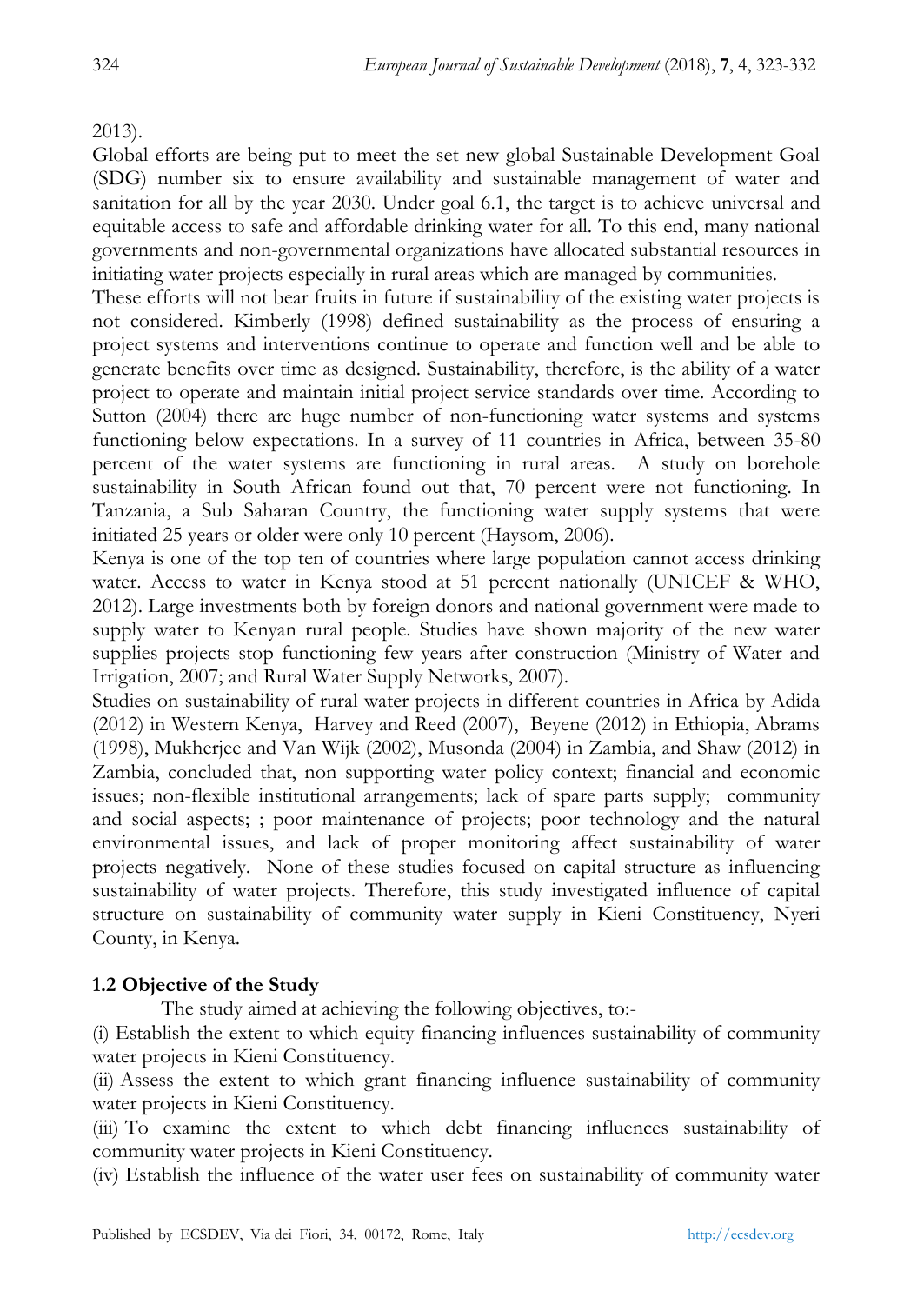projects in Kieni Constituency.

(v) Investigate influence of capital structure (combined influence of equity financing, grant financing and water user fee) on sustainability of community water projects in Kieni Constituency.

# **1.3 Study Hypotheses**

H<sup>01</sup> -there was no significant relationship between equity financing and sustainability of the community water projects.

H<sup>02</sup> there is no significant relationship between debt financing and sustainability of community water projects.

H<sup>03</sup> there is no significant relationship between grant financing and sustainability of community water projects.

H<sup>04</sup> there is no significant relationship between water user fees and sustainability of community water projects.

 $H<sub>05</sub>$  there is no significant relationship between capital structure, (that is, the combined effect of equity financing, debt financing, grant financing and water user fee) on sustainability of community water projects.

## **1.4 Limitations and Assumptions of the Study**

The study focused on community water projects only. Therefore, private companies and Government water supply systems were excluded from the study. The study made an assumption that the respondents gave truthful and accurate information for valid conclusions.

### **2. Literature Review**

### **2.1 Water Sector and Financing**

Water projects require enormous resources to establish and sustain. Water projects are capital-intensive investments (UNEP, 2006). According to United States Environmental Protection Agency (2014), the estimated worldwide water infrastructure spending was \$ 22 trillion. In Kenya, just like many Sub-Saharan African countries, water budgetary expenditure has been on the rise. For instance, water sector budgetary allocation increased by 29 per cent from Ksh. 26.5 billion (\$265million) in the financial year 2011/12 to Ksh. 34.4 billion (\$344 million) in 2013/14 (Republic of Kenya, 2013). Apart from Government Budgetary allocation, community members and foreign donors,

through bilateral and multilateral grants, finance water projects in Kenya. For instance, according to OECD (2008), Kenya is among the top recipient of water financing aid. Kenya, by the year 2006 received \$29.5 million from France, \$14.6 from Germany, \$0.6 million from Ireland, \$13.5 million from Sweden, \$2.8 million from US among other donors from other countries. These are enormous resources that were committed to improvement of water supply and sanitation yet around 41 percent of Kenyans lack access to drinking water.

# **2.2 Capital Structure and Sustainability of Water Projects**

Capital structure refers to the proportion of sources of money such as equity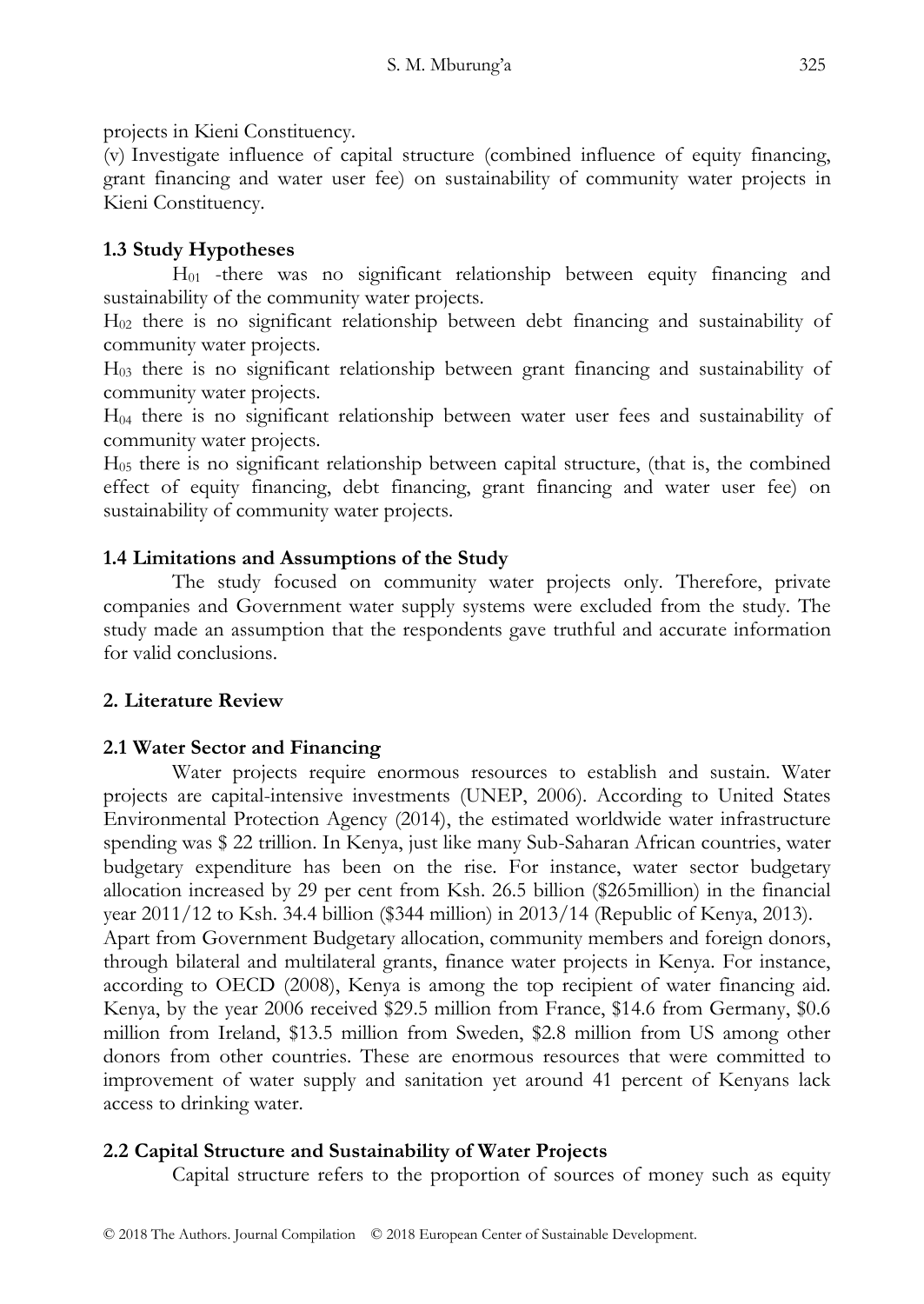finance, (owners" contribution), debt finance (funds to be repaid) and grant finance (free funds). According to Nonprofit Finance Fund (2009) and Miller (2002), capital structure varies for non-profits and profits institutions and is a very important factor for survival of an organization. However, scholars finance scholars documented that there is no right kind of capital structure for all organizations.

Maintaining a healthy capital structures is hard for non-profit sector due to restrictions on assets (McLaughlin, 2000), and that includes community water projects. Most community projects cannot own assets which could act as collateral for debt finance therefore have a restricted capital structure. This is because they are not legal entities such as companies. Therefore, the remaining sources of funds include community contributions (equity finance), donor aid, water user fees and government grants.

## **2.3 Equity Financing/ Community Contributions**

Equity finance is the finance provided by real owners of the company, that is, the ordinary shareholders who are real owners of the company (Cheong, 2016). In this study, equity financing refers to the funds contributed by the community members for construction of a water project that is expected to benefit them.

According to World Bank (1992), when communities contribute their resource in a joint project, it confers and fosters community support for project; it helps resolve conflict over resource use and brings ownership to the project. In another study by Gow and Franken (1994), financial contribution by a community is a sure way of enhancing sustainability of benefits from a joint project. I other studies by Kikula (1999) and Nyong & Kanaroglou (1999) concluded that, community water projects that have effective social structures and backed by financial contribution, are more likely to get full community support than projects whereby communities do not contribute own resources.

# **2.4 Grant Financing and Sustainability of Water Projects**

A grant is a financial or material resource given by a donor or funding agency for the purpose of achieving specific objectives and contributing towards predefined goals and without expectations for repayment (Miller, 2002).

Adam and Bevan (2006) and Nkusu (2004) found out that, grants often leads to a "*Dutch Disease Syndrome*". This is a situation created by large inflows of foreign aid to country that results in lack of sustainability of development projects. The theory explains that large grants have negative effects on communities' productivity. This is by impairing their competitiveness (Adam and Bevan 2006; Nkusu 2004). This syndrome could affect negatively the motivation of recipients of grants to monitor effectively projects. This is because community members believe "it is not their money" that has been used in the project. This in most cases lead to negative effects such as neglect of the project

Swaroop and Devarajn (1998) documented another negative effect of free money or grants and they termed it "fungibility". According to them, grants intended for the social and economic improvements in standards of living, may result in wastage of the funds and other resources they would have been spent on improvement of welfare. In a community water project, grants from donors may free the community members funds that could have otherwise been utilized in the project to other anti-development social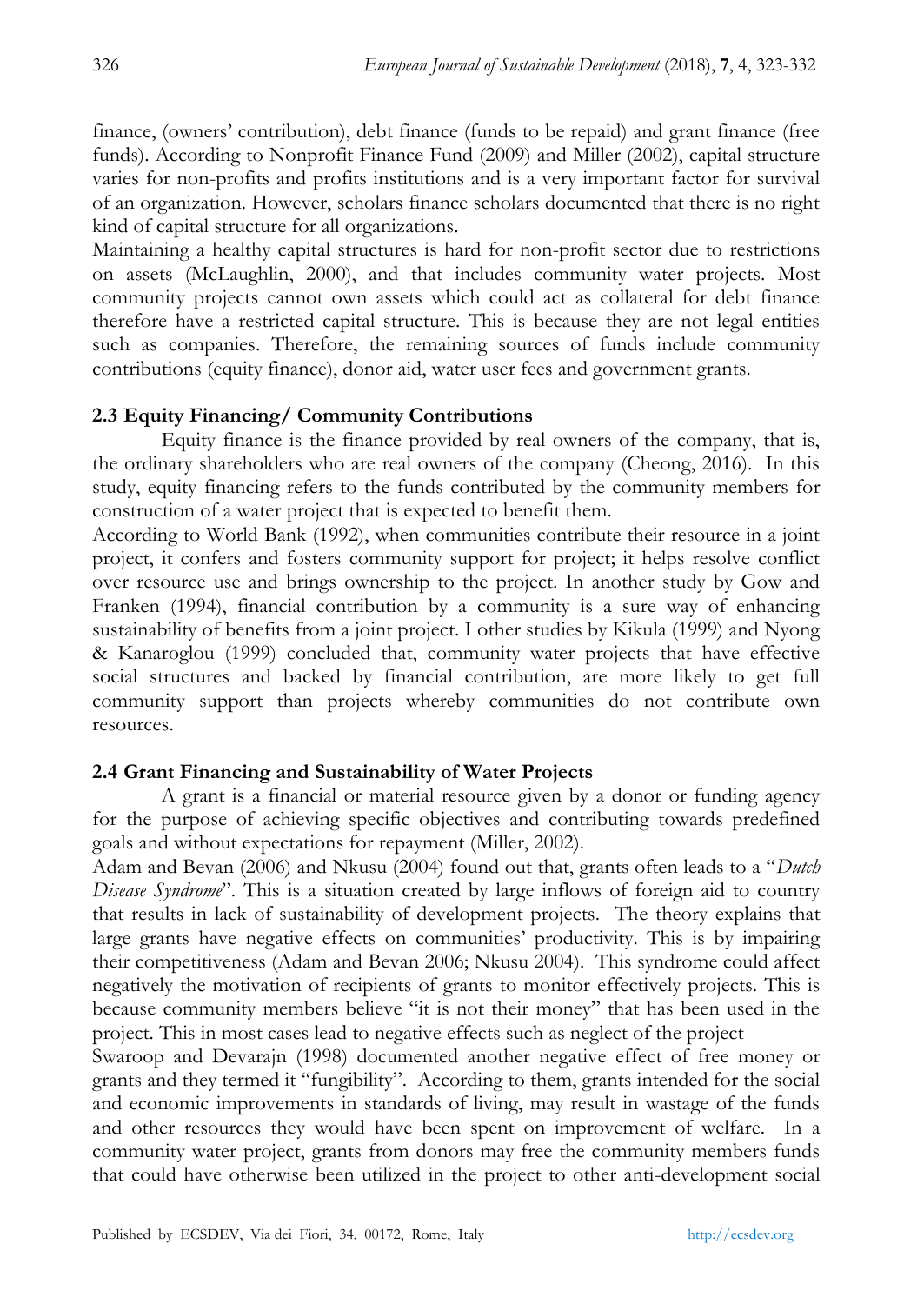activity such as heavy drinking of alcohol among others, thereby making the community worse off.

Grants or aid generally do not include allocations for overhead expenditures for operation and maintenance. According to Young (2002), most donors do not meet the full costs of a project, especially the operating expenses of the project. As a result, most projects scramble for additional funds and the cost of obtaining extra resources are usually high and do not benefit the projects, there by affecting projects negatively (Young, 2002).

# **2.5 Water User Fee and Sustainability of Water Projects**

Water tariffs levying is subjected to two ideological views according to Whittington (2003). The first view, water as a social good necessary for existence, and therefore, it should be provided free of charge. The second view, water is seen as an economic good that should be priced and not provided for free. However, there has been consensus that water should not be provided for free but the price charged should be fair (Boland and Whittington, 2000). Provision of free water supply encourages wastage and promotes unsustainable use of water. In addition, governments can no longer afford to provide water for free.

A study by Gine and Perez-Foguet (2008) on sustainability of national rural water supply program in Tanzania established that, failure of a community project to generate sufficient revenues through water tariffs leads to lack of sustainability. This is because repairs and general maintenance will not be done. They recommended that, communities need to choose cheaper but efficient water technologies and set tariffs that are affordable. Meaning that, the water tariffs should be commensurate with the economic status of water beneficiaries. Baumann (2006) added that, inability of communities to collect sufficient revenue for maintenance reduce the life expectancy of water supplies systems. Kleemeier (2000) stated that community members in Africa were reluctant to pay when everything appears to be working. While Whittington *et al* (2008) observed that, in most rural communities incomes are seasonal and have very little savings. Therefore, many community water projects cannot generate enough of water revenue through water tariffs to cater for operation and maintenance of the established water systems.

# **2.6 Sustainability of Community Water Supply Projects**

The most popular definition of sustainability is drawn from the 1987 report of the United Nation World Commission on Environment and Development which defined sustainability as "meeting the needs of the present without compromising the ability of future generations to meet their own needs". World Bank (2011) defined sustainability as the ability of a project to generate expected benefit through its economic life. WHO (2000) defined sustainability as "ability of a project to continue to function effectively for the foreseeable future, with high treatment coverage, integrated into available health care services, with strong community ownership using resources mobilized by the community and government".

Abrams (1998) in defining the concept of sustainability of water services refers to a sustainable intervention as one which continues to operate over time. Abrams viewed sustainability of water projects as a "continued flow of water at the same rate and quality as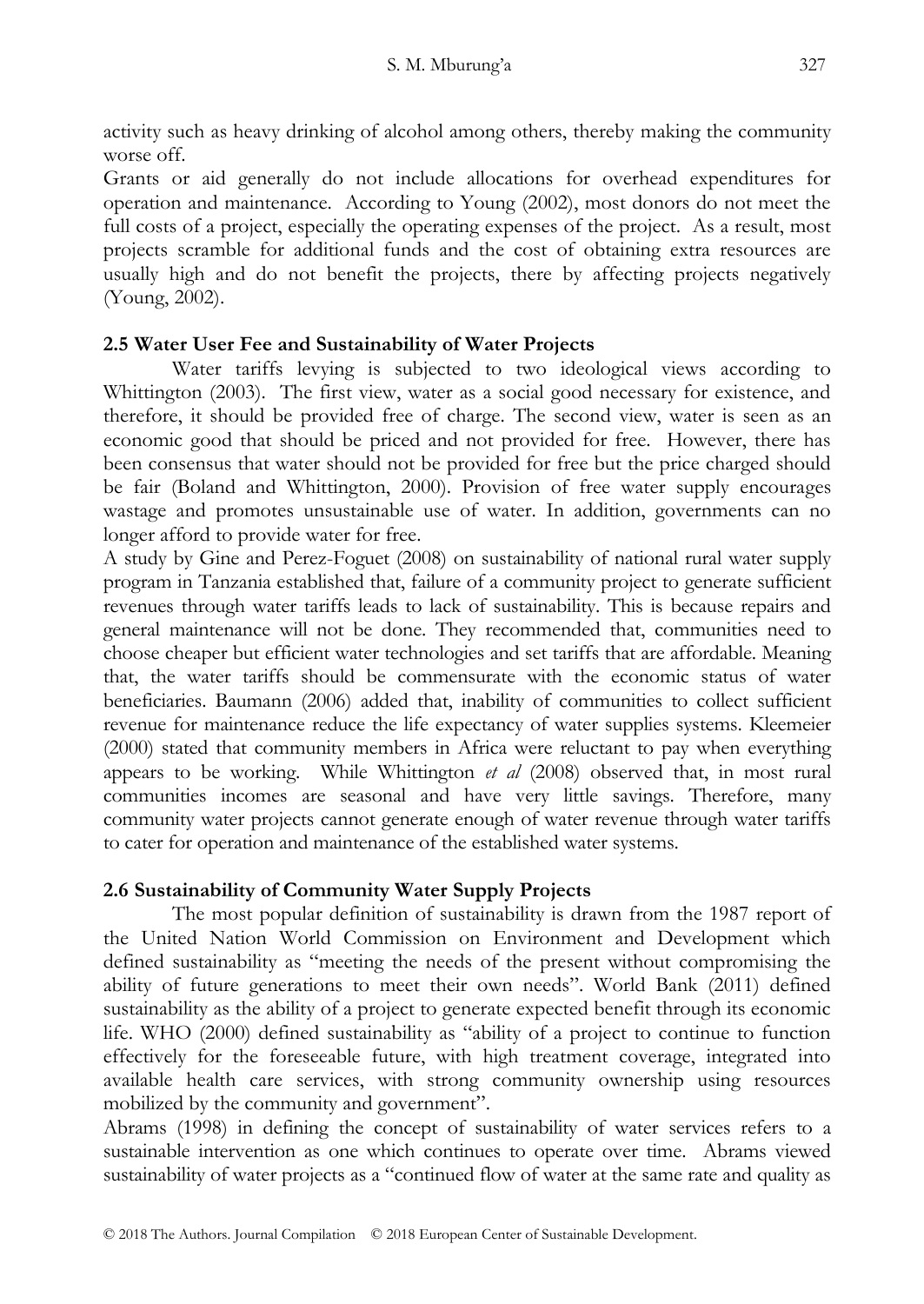when the supply system was designed". To Abram if water flows, then all elements of sustainability would be in place. Brikke and Davis (1995) also referred to sustainability in rural water supply projects to mean, water projects that are maintained in a condition which ensures an adequate and reliable water supply over a prolonged period of time.

Schouten *et al.* (2003) on the other hand, defined success of a water project as a system that reliably meets the needs of all the target groups without leaving the poorest un-served.

This study the researcher utilized the more specific, function oriented definition provided by Kimberly (1998), who stated that sustainability in water projects means, ensuring water supply projects continue to operate and they generate expected benefits over time. Kimberly further pointed out that, sustainability is all about ability to maintain initial targeted project service standards. To achieve this, he explained that, sustainability has to be planned from the very conceptualization of the project, in order to come up with strategies that ensure only sustainable projects and interventions are initiated.

#### **3. Research Methodology**

This study adopted a cross-sectional descriptive survey design. The population of the study comprised of all 73 community water projects and all the beneficiaries of the water projects in Kieni constituency, Kenya. The study used both probabilistic and nonprobabilistic sampling designs. The sample size for the study was 382 community water beneficiaries, 73 community water project chairmen, two district water officers and 9 bank managers. Total sample size was 466 respondents. Data was collected by use of self-administered questionnaires, observation schedule and interview schedules. Data was analyzed by use of inferential statistics mainly Pearson Product Moment Correlation, analysis of variance (ANOVA) and linear regression analysis.

### **4. Study Findings**

| <b>Research Objectives</b>    | <b>Hypotheses</b>                   | <b>Results</b>   |      | <b>Table Remarks</b>   |
|-------------------------------|-------------------------------------|------------------|------|------------------------|
| 1. To establish the extent to | $H_{01}$ There was no significant   | $r = 0.296^*$    | 4.16 | Failure to accept the  |
| which equity financing        | relationship between equity         | $R^2 = 0.088$    | 4.17 | null hypothesis,       |
| influences sustainability     | financing and sustainability of     | $F = 3.662$      | 4.18 | therefore rejected (at |
| community of water projects.  | community water projects            | $p=0.063$        |      | $90\%$ ).              |
| 2. To assess the extent to    | $H_{02}$ There was no significant   | $r = -0.152$     | 4.16 | Accept null            |
| which grant financing         | relationship between grant          | $R^2 = 0.023$    | 4.19 | hypothesis,            |
| influence sustainability of   | financing and sustainability of     | $F = 1.303$      | 4.20 |                        |
| community water projects.     | community water project             | $P=0.259$        |      |                        |
| 3. To examine the extent to   | $H_{03}$ There was no significant   | No water project |      | None of the projects   |
| which debt financing          | relationship between debt           | which had        |      | had debt financing     |
| influences sustainability of  | financing and sustainability of     | acquired debt    |      |                        |
| community water projects.     | community water projects            | financing        |      |                        |
| 4. To establish the influence | $H04$ There was no significant      | $r = 0.356^*$    | 4.16 | Reject null            |
| of the water user fees on     | relationship between amount of      | $R^2 = 0.312$    | 4.21 | hypothesis,            |
| sustainability of community   | water user fees and sustainability  | $F = 16.791$     | 4.22 |                        |
| water projects.               | of community water projects.        | $p = 0.00b$      |      |                        |
| 5. Investigate influence of   | $H_{05}$ There was no significant   | $R^2 = 0.11$     | 4.16 | Accept the null        |
| capital structure on          | relationship between capital        | $F = 3.380$      | 4.23 | hypothesis,            |
| sustainability of community   | structure and sustainability of the | $p=0.540$        | 4.24 |                        |
| water projects.               | community water projects.           |                  |      |                        |

**Table 4.1:** Summary of the Results and Hypothesis Testing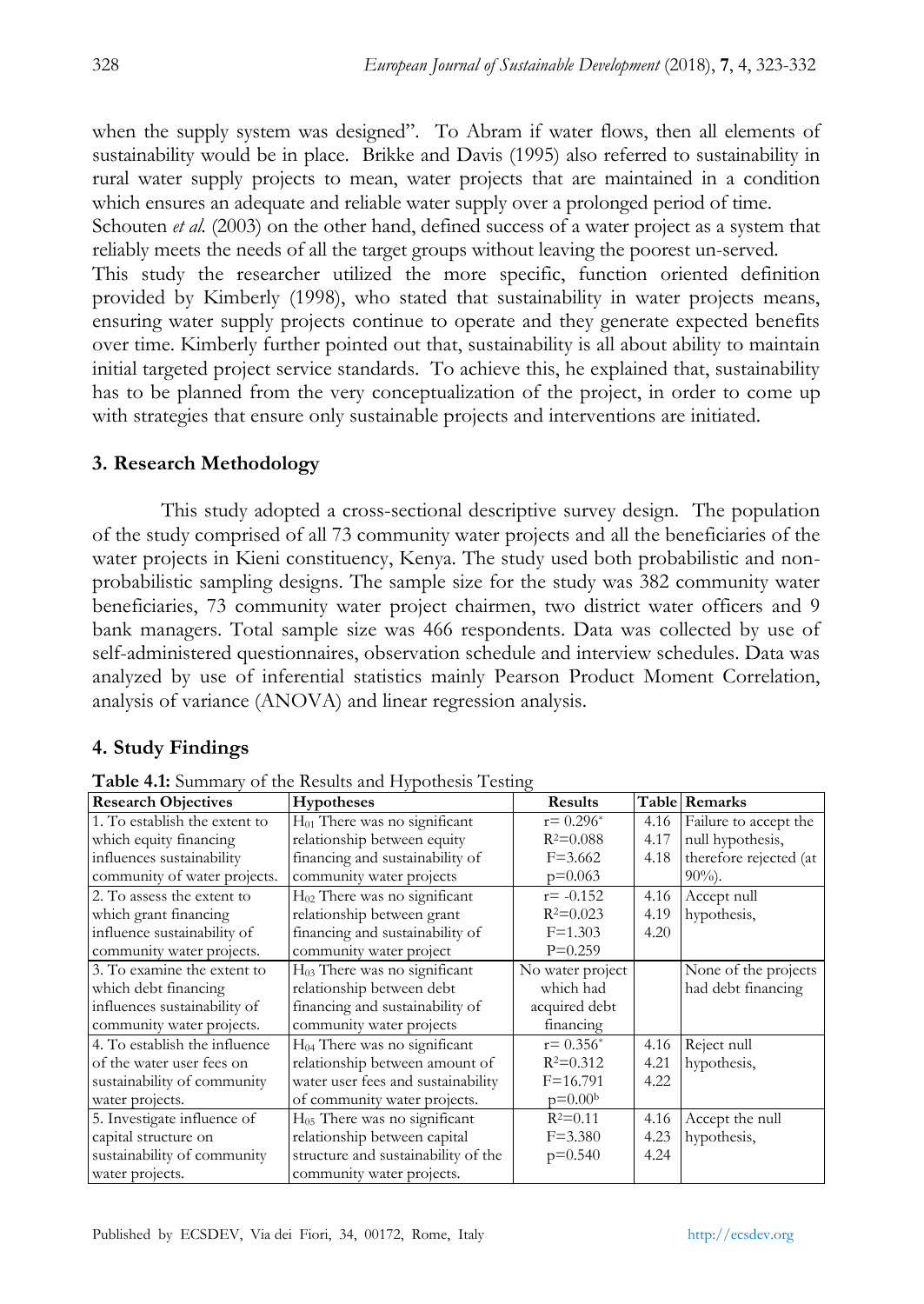The study established that, there exist a moderate positive correlation between equity finance (community contributions) and sustainability of community water projects since the calculated correlation coefficient was 0.296\* . Analysis of Variance (ANOVA) was used to test hypothesis one of the study. The F value was 3.662 which was significant. The null hypothesis one was rejected. Therefore the study concluded that, there was significant relationship between equity financing and sustainability of community water projects. The resultant R Square was 0.088 which indicated that equity financing accounted for only 8.8% of the variation in levels of sustainability. Hence, 91.2% of the variation in levels of sustainability could not be explained by equity financing.

On objective two, the calculated Pearson Product Moment correlation coefficient (r ) was negative 0.152, depicted a weak negative correlation between grant financing and sustainability of community water projects that was not significant. Therefore, there was a weak inverse relationship between grant financing and level of sustainability of community water projects. The calculated F statistic was 1.303, which was also not significant at  $p = 0.259$ . The null hypothesis two was accepted, hence it was concluded that, there was no significant relationship between grant financing and sustainability of community water projects. The resultant R Square=0.023 in the regression model summary indicated that grant financing accounted for only 2.3% of the variation in levels of sustainability. Grant financing therefore was not a major factor that influence sustainability of community water projects.

On debt financing, it was established that, none of the project had obtained a form of debt finance. The reasons was that, they were afraid they may not be able to repay the loans, their collection as water user fees may not be able to service the loan or income inconsistency, loans are expensive, lack of knowledge as to how to obtain the loans.

Objective four of the study sought to establish the influence of the water user fees on sustainability of community water projects. The calculated Pearson Product Moment Correlation coefficient r was 0.356\* , which depicted a moderate but positive correlation between water user fee and sustainability of community water projects. The correlation was also significant. It was therefore concluded that there was a significant moderate positive relationship between water user fee and level of sustainability of community water projects. The same conclusion was made, that is, rejecting hypothesis four since the calculated F statistics was 16.791, which was significant at  $p = 0.00$ . Hence, there was significant relationship between water user fee and sustainability of community water projects. The R Square=0.312 in the regression model summary indicated that water user fee accounted for 31.2% of the variation in levels of sustainability.

Hypothesis five was stated as; there was no significant relationship between capital structure and sustainability of community water projects. Capital structure was represented by combination of equity financing, grant financing and water user fee. Sustainability was assessed based on level of functionality over time, functionality of water systems and adequacy of water provision by community water projects. The calculated F statistic was 0.380, which was not significant at  $p = 0.540$ . Therefore, the null hypothesis five was accepted; hence, there is no significant relationship between capital structure and levels of sustainability of community water projects.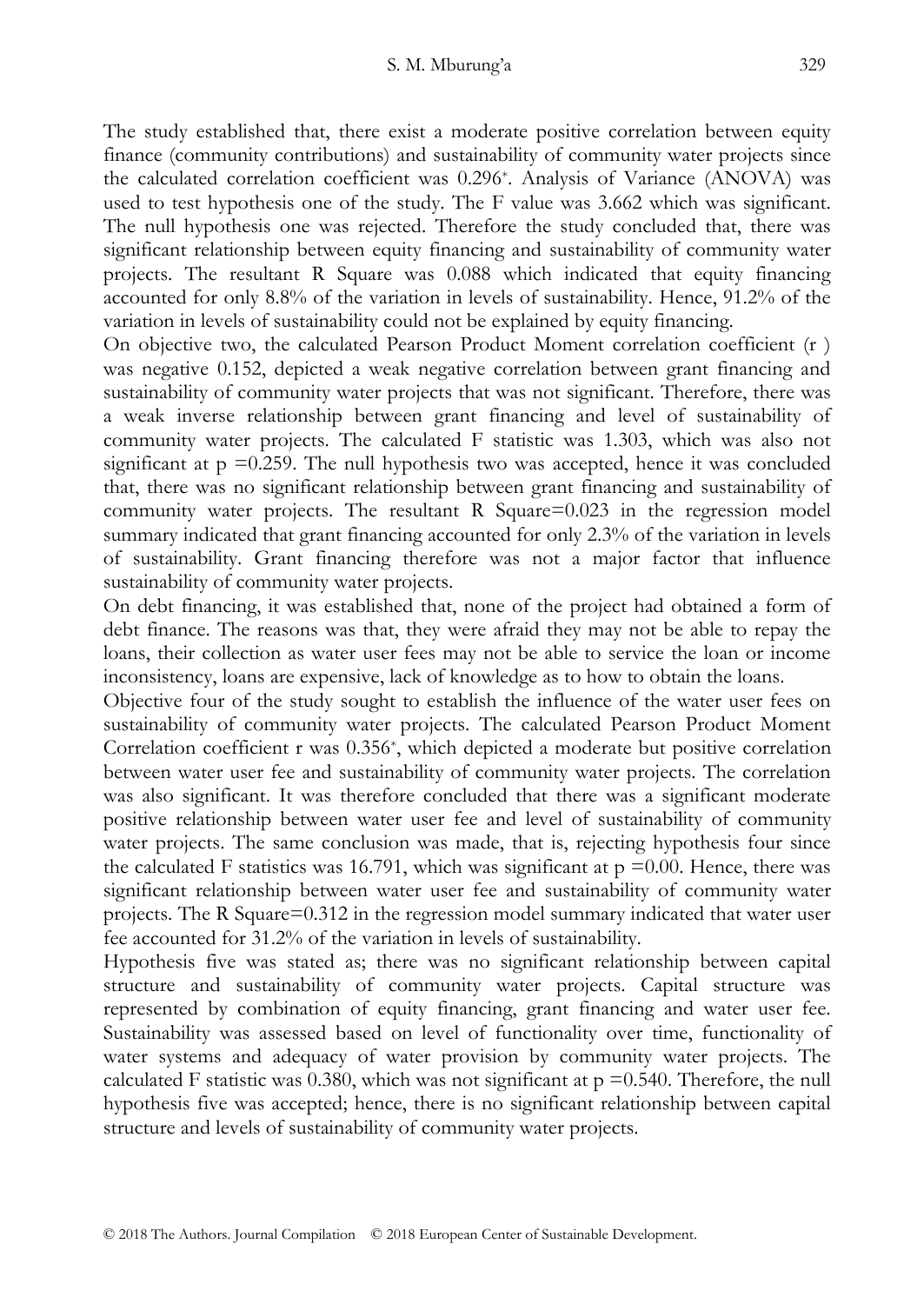#### **5. Conclusions and Recommendations**

The study concluded that, there was a moderate relationship between equity financing and level of sustainability of community water projects and equity financing had significant relationship with sustainability of community water projects. Therefore, the study recommends that, the water policy makers should device ways of increasing community contribution to water projects to boost sustainability. There should be a better way of community mobilization and involvement in community water projects especially regarding equity contribution.

The study established that none of the water projects had obtained any form of debt finance. Therefore, this study recommends that financial institutions do a sensitization program with key water stakeholders with a view of giving community water stakeholder mechanisms of taking advantage of debt financing in water projects as an instrument of boosting financing of community water projects.

The study also found out there exist a negative correlation between grants or free funds from donors and sustainability of community water projects. This study recommends that donors create a mechanism for repayment of the donated funds. By ensuring the grant become debt, improvement in utilization of the funds and management community water projects will be realized.

#### **References**

- Abrams, L. (1998). *Understanding sustainability of local water services*. Retrieved from http://www.africanwater.org/sustainability.htm
- Adam, C.S. & Bevan, D.L. (2006). Aid and the Supply Side: Public Investment, Export Performance, and Dutch Disease in Low-Income Countries. *World Bank Economic Review*.20, 261-90.
- African Development Fund (ADF) (2005). *Ethiopia;Rural Water Supply and Sanitation Program Appraisal Report*.African Development Fund, infrastructure department; north, east and south, ONIN June 2005.
- Adida, A. (2012). *Financial Sustainability of Rural Water Supplies in Western Kenya*.Faculty of Civil Engineering Department of Water Management and Sanitary Engineering Section: Delft University of Technology.
- Baumann, E. (2006). Do Operation and Maintenance Pay? *Waterlines, 25* .
- Beyene, H. (2012). *Factors affecting the Sustainability of Rural Water Supply Systems: The Case of MechaWoreda, Amhara Region, Ethiopia*: A Project Paper Presented to the Faculty of the Elshorst Graduate School of Cornell University in Partial Fulfillment of the Requirements for the Degree of Master of Professional Studies.
- Binder D. (2008).*Sustainability of Water Service Delivery in Rural Environment: PastApproaches and the Way Forward February 2008*: A Project Paper Presented to the Faculty of the Graduate School of Cornell University
- Boland, J. & Whittington, D.(2000). *The political Economy of Increasing Block Water Tariffs in Developing Countries. InThe Political Economy of Water Pricing Reforms*. Oxford: Oxford University Press.
- Brikke, F. (2000).*Operation and Maintenance of Rural Water Supply and Sanitation Systems, A training Package for Managers and Planners*, Geneva: IRC International Water and Sanitation Center, WHO,.
- Brikke, F. (1994).*Operation and Maintenance of Rural and Urban Water Supply and Sanitation Systems:* a workshop Report in Support of the Africa 2000 Initiative, 8-12 November 1993, Harare, Zimbabwe.
- Brikke, F. & Davis, J. (1995).Making your Water Supply Work: operation and Maintenance of Small water Supplies.*IRC Occasional paper Series 29*, IRC International Water and Sanitation Center.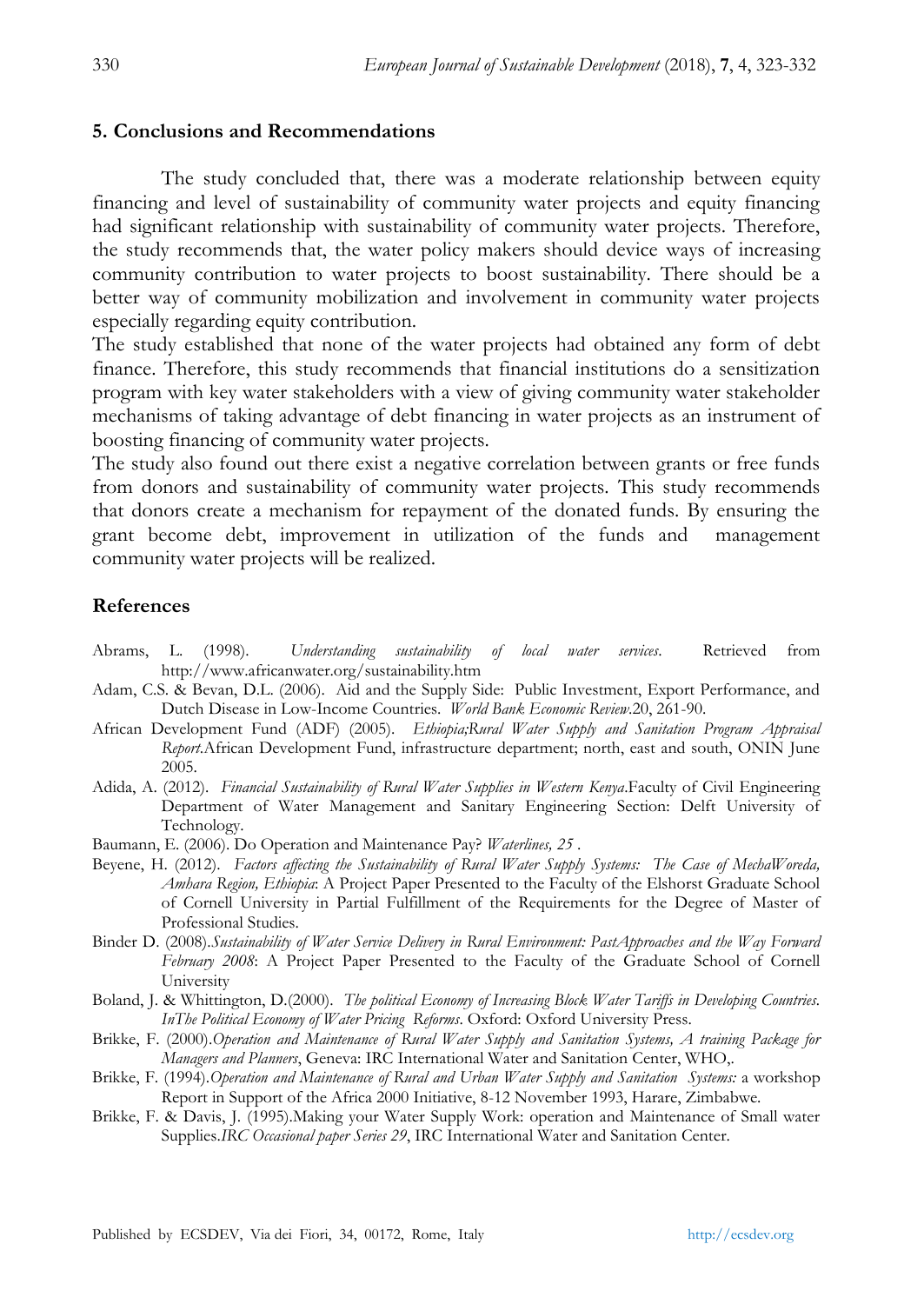- Brikke, F. & Rojas J. (2001).*Key factors for sustainable cost recovery in the context of community managed water supply.*  Occasional paper series 32-E. Delft, The Netherlands, IRC International Water and Sanitation Centre. Retrieved from www irc.nl/content//download/2568/26552/file/op32e.pdf.
- Briscoe, J. & de Ferranti, D. (1998). *Water for rural communities: helping people help themselves.* Washington DC: The World Bank
- Cheong, F. (2016). *Equity Financing and Debt Financing*. PBE Paper-Management Accounting and Finance: Macao Polytechnic
- Gine, A. & Perez-Foguet, (2008). Sustainablity assessment of National Rural Water supply Program in Tanzania. *Natural resources Forum Volume 32 pages 327-342.*
- Gow, D. & J. Franken H. (1994). (*Local Governments and participation" paper presented at workshop on participatory development, 17-20 may 1994.* the World Bank.
- Harvey, P. & Reed, R. (2007). Community-Managed Water Supplies in Africa: Sustainable or Dispensable? *Community Development Journal 42(3), 365.*
- Harvey, P.A. & Reed, R.A. (2004). Rural Water Supply in Africa: Building Blocks for Handpump Sustainability. *Water, Engineering and Development Centre (WEDC).*Loughborough University, UK
- Haysom, A. (2006). *A study of the factors affecting sustainability of rural water supplies in Tanzania,*Msc Thesis, Silsoe: cranfield university. Retrieved from www.wateraid.*Org/other/startdownload.asp.*
- International Fund for Africa Development (IFAD) (2007).*IFAD Strategic Framework 2007-2010.*Rome.
- Kenya Food Security Steering Group (2012).*Nyeri District Short Rains 2011/2012 Assessment Report 25<sup>th</sup> February, 2012 (Unpublished)*
- Kikula, I.S. (1999). *Lessons from Twenty-Five Years of Conservation and Seven Years of Research Initiatives in the Kondoa Highlands of Central Tanzania*.Ambio 28(5), 444-49.
- Kimberley, C. (1998).*Guidance Manual on Water Supply and Sanitation Programs,* WEDC, London, UK.
- Kleeimer, E. (2002). The Impact of Sustainability: An Analysis of the Malawi Rural Piped Scheme Program", *World Development Volume 28*, 929-944.
- Kleemeier, E. (2000). The Impact of Participation on Sustainability: An Analysis of the Malawi Rural Piped Scheme Programme. *World Development Volume 28, No. 5 pages 929-944.*
- McLaughlin, T. (2000).*In Cash There is Opportunity.* (The Nonprofit Quarterly, Winter 2000).
- McLaughlin, T.(2008). More from Nonprofits Now Means Less in the Future. *The Financial Times,* December 9, 2008).
- Miller, C. (2003). *Hidden in Plain Sight: Understanding Nonprofit Capital Structure.* (The Nonprofit Quarterly, Spring 2003).
- Miller, C. (2002). *The Business Roots of Capacity and Mission at Nonprofits,* (Nonprofit Finance Fund, 2002).
- Ministry of Water and Irrigation, (2010).*Annual Water Sector Review 2009*, 48-49 "WSS Tariffs" Retrieved 1 March 2018.
- Ministry of Water and Irrigation, (2007).*Annual Water Sector Review 2007,* 11-16 "Water sector financial turnout". Retrieved 1 March 2018.
- Ministry of Water and Irrigation, (2007).*Value For Money Study – Draft Report*, Ministry Of Water And Irrigation: Nairobi
- Mukherjee, N. & Van Wijk C. (2003)."*Sustainability Planning and Monitoring in Community Water Supply and Sanitation"*.Water and Sanitation program/IRC2003.
- Musonda, K. (2004). *Issues Regarding Sustainability of Rural Water Supply in Zambia*.The University of South Africa, M.A in Social Science Dissertation.
- MWI, (2005).*Assessing Unit Costs for Water Supply And Sanitation Services In Kenya.* Government Printer: Nairobi.
- Nkusu, M. (2004), *Aid and the Dutch Disease in Low-Income Countries: Informed Diagnosis for Prudent Prognoses. IMF working paper No. 04/49.*
- Nonprofit Finance Fund (2009). *Linking Mission and Money: An Introduction to Nonprofit Capitalization,*  (Nonprofit Finance Fund, 2009).
- Nyoni, J. M. (1999). Water Pricing Issues In Developing Country: Case of Zimbabwe *IInternational Journal of Social Economics*http://elibrary.ru/contents.asp?issueid=247136*.*
- Nyong, A.O. &Kanaroglou, P.S. (1999). *Domestic Water Demand in Rural Semi-Arid Northeastern Nigeria: Identification of Determinants and Implications For Policy. Environment And Planning.* A 31, 2127-44.
- OECD (2008). Donor Profile on Aid to Water Supply and Sanitation. OECD.DAC Secretariat and World Water Council. www.OECD.org/dac/stats/crs/water

.